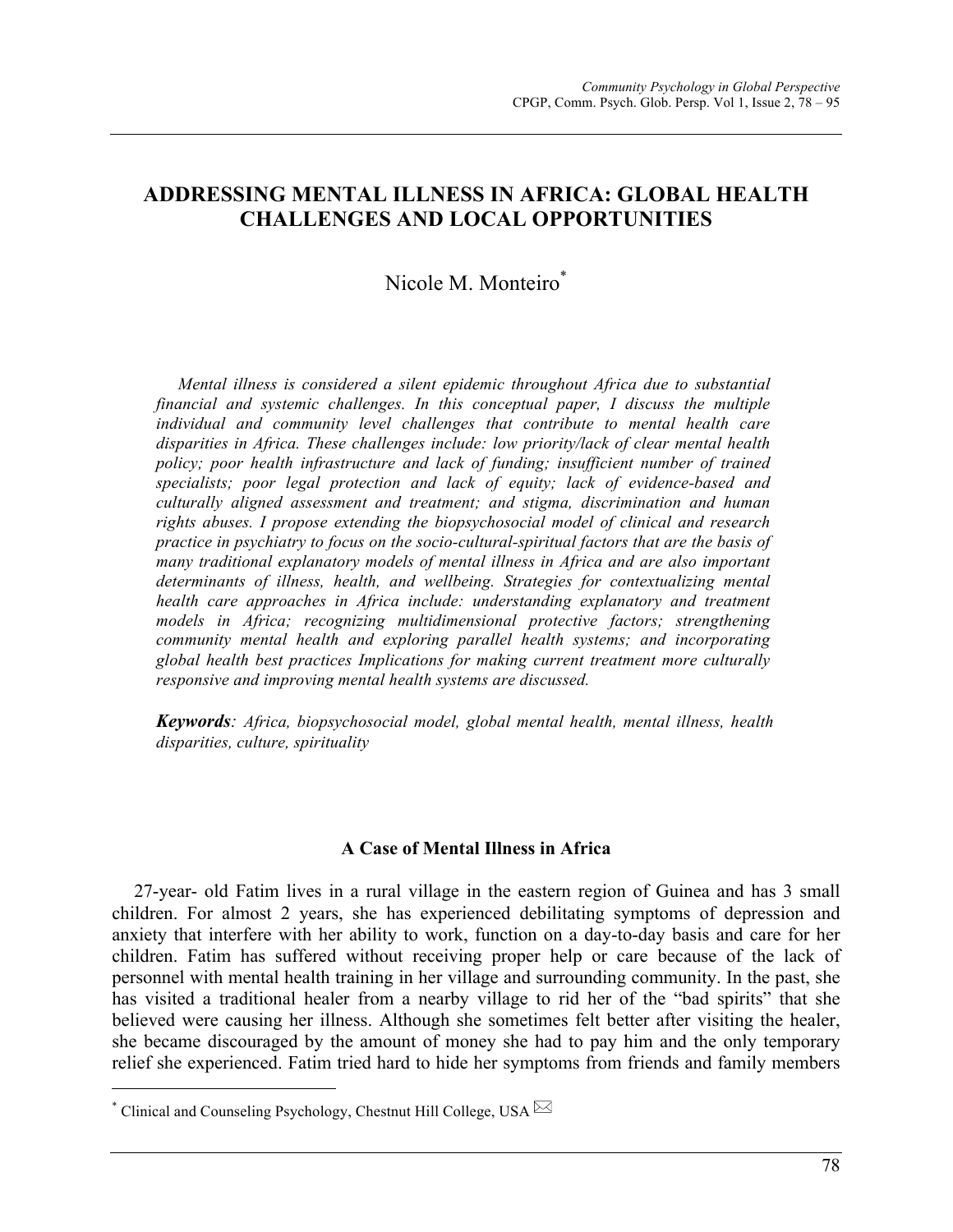because she feared people would avoid and shun her due to the widely held negative attitudes about mental illness in her community.

## **1. Introduction**

Mental illness is considered a silent epidemic throughout most parts of Africa. Owing to structural and systemic barriers such as inadequate health care infrastructure, insufficient number of mental health specialists, and lack of access to all levels of care, (Collins et al., 2011; Becker & Kleinman, 2013) mental illness has been characterized as a neglected and increasingly burdensome problem affecting all segments of the population throughout Africa. Prioritizing mental health has also been difficult due to lack of resources, limited funding and no or ineffective mental health policies. Most governments, health policy-makers and funders historically have focused on communicable diseases that plague the continent, such as malaria, tuberculosis, HIV/AIDS (Group, Lancet Global Mental Health [L.G.M.H.], 2007). In addition, due to stigma and discrimination, many people suffer in silence and fail to reach their full potential (Patel, 2007; Collins et al., 2011). Furthermore, a considerable segment of the population in African countries is vulnerable to mental illness due to psychosocial and socioeconomic stressors such as poverty, migration, war, conflict and disasters (Okasha, 2002).

Researchers, international health and policy bodies, and advocacy groups have launched various calls to action to address the mental health crisis, not only in Africa, but globally. Much of the focus has been on the disproportionate burden of mental illness in developing countries in terms of loss of life and productivity and stunted development in health, education, and economic growth, as highlighted by the United Nations' (U.N.) Millennium Goals (Miranda & Patel, 2005; Sachs & McArthur, 2005). Proposed solutions articulated in these calls include: integrating mental health into primary health care; developing clear national mental health policies and focusing on practical implementation of those policies; training mental health paraprofessionals; expanding community health care; and making links with traditional healers, among others (Alem, Jacobsson & Hanlon, 2008; Atilola, 2015). However, the societal burden of mental illness continues to rise internationally and in Africa and ongoing work to document the prevalence and severity of mental illness and improve access to appropriate care is necessary.

In this paper, I discuss strategies to improve mental health care for people suffering from mental illness, as well as approaches for promotion of mental health. The strategies encompass both professional health care and community-based care.

While the African continent is large and diverse, mental health care disparities are a problem throughout the continent. Typically, the term "Sub-Saharan Africa" is used when discussing health problems on the continent; however, in this paper I use the general term Africa and refer to findings for the regions of North, South, East and West Africa.

# **2. Global Mental Health and Mental Illness in Africa**

Global mental health is a subfield of global health that is concerned with the worldwide prevalence of mental illness, the impact of mental illness on multiple quality of life and development outcomes, and the social and other determinants of mental health (Eaton & Patel,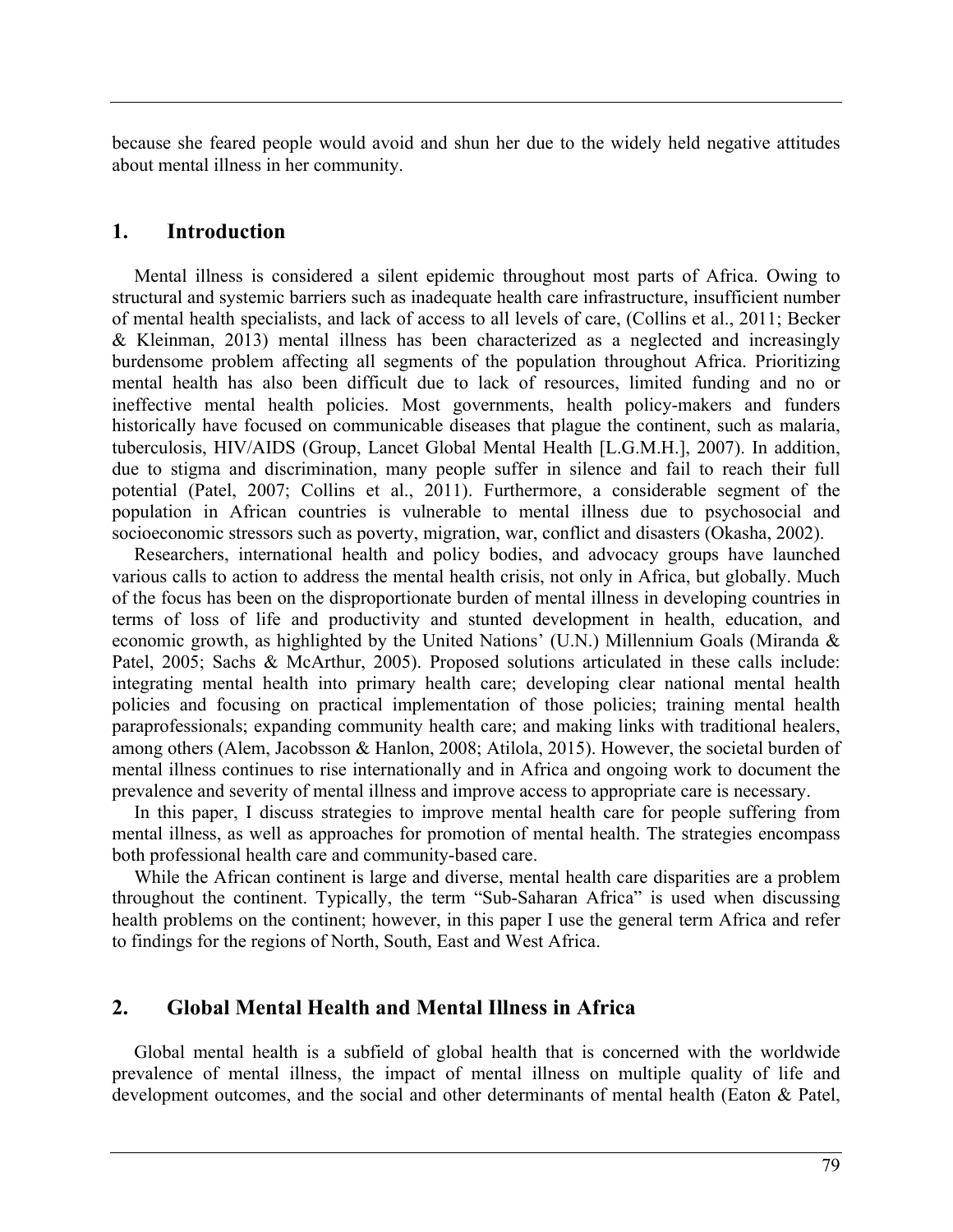2009; Patel & Prince, 2010). Organizations and bodies such as the Movement for Global Mental Health, the Lancet Mental Health Group, the World Health Organization's (WHO) MIND Program, the World Psychiatric Association (WPA) and the WHO Regional Office for Africa have been working for greater awareness internationally of the toll exacted on individuals and communities by mental illness. Mental illness is a general term describing a range of disorders that affect thinking, behavior and mood. Mental disorder is a more specific term that describes a condition characterized by clinically significant disruption in various aspects of mental functioning (American Psychiatric Association, 2013).

In series dedicated to Global Mental Health, *The Lancet* and *PLoS Medicine* journals published articles that revealed the significant drain of mental illness on national economies, the negative impact of mental health care funding gaps, and the international and local commitment needed to improve services and treatment effectiveness**.** In addition, the *Grand Challenges in Global Mental Health* series (Collins et al., 2011) outlined recommended research and funding priorities that include investments in research and training.

Research findings indicate that 30 percent of the global population each year has a mental disorder and up to 2/3 of them will not get adequate treatment (Group, L.G.M.H., 2007). Mental disorders are associated with marginalization, social vulnerability and a range of social problems, such as homelessness, imprisonment and drug use (Lund et al., 2011; Raviola et al., 2011; Becker & Kleinman, 2013). There is substantial evidence that mental health is an essential component of overall health and linked to progress on other indicators such as the U.N. Millennium Development Goals (Collins et al., 2011; Group, L.G.M.H., 2007). The eight MDGs are by 2015 to: eradicate extreme hunger and poverty; achieve universal primary education; promote gender equality and empower women; reduce child mortality; improve maternal health; Combat HIV/AIDS, malaria and other diseases; ensure environmental sustainability; develop a global partnership for development (U.N., 2006a). While, arguably, all of the goals are at least indirectly related to health, researchers (Sachs, 2004; Miranda & Patel, 2005) have highlighted the link between mental health and specific MDGs (see Table 1).

| Reduce population living in   | Reduce maternal mortality by 3/4   |  |
|-------------------------------|------------------------------------|--|
| extreme poverty by 1/2        | &                                  |  |
|                               | Reduce child mortality by 2/3      |  |
| Reduce impact of HIV, malaria | Reduce people who suffer from      |  |
| and tuberculosis              | extreme hunger/malnutrition by 1/2 |  |
|                               |                                    |  |

| Table 1. MDG Goals Related to Mental Health. |  |
|----------------------------------------------|--|
|----------------------------------------------|--|

Findings also show that practical, cost effective treatments for anxiety, depression, substance abuse and schizophrenia can be implemented in low-resource developing countries (Patel, 2007; Raviola et al., 2011). The cost of scaling up services is as little as an additional \$2 per person in low income countries and \$3-\$4 per person in middle income countries - as cost effective as treatments to eradicate communicable diseases (Group, L.G.M.H., 2007).

Statistics specific to the burden of mental illness in Africa shed further light on the disparities in suffering and mental health care. "Mental disorders account for 5 per cent of the total burden of disease and 19 per cent of all disability in Africa" (Amuyunzu-Nyamongo, 2013, p.59). Approximately one out of four people in Africa may experience what the WHO refers to as common mental disorders such as anxiety or depression, with depression having the second highest disease burden on the continent (WHO Regional Office for Africa, 2000). This means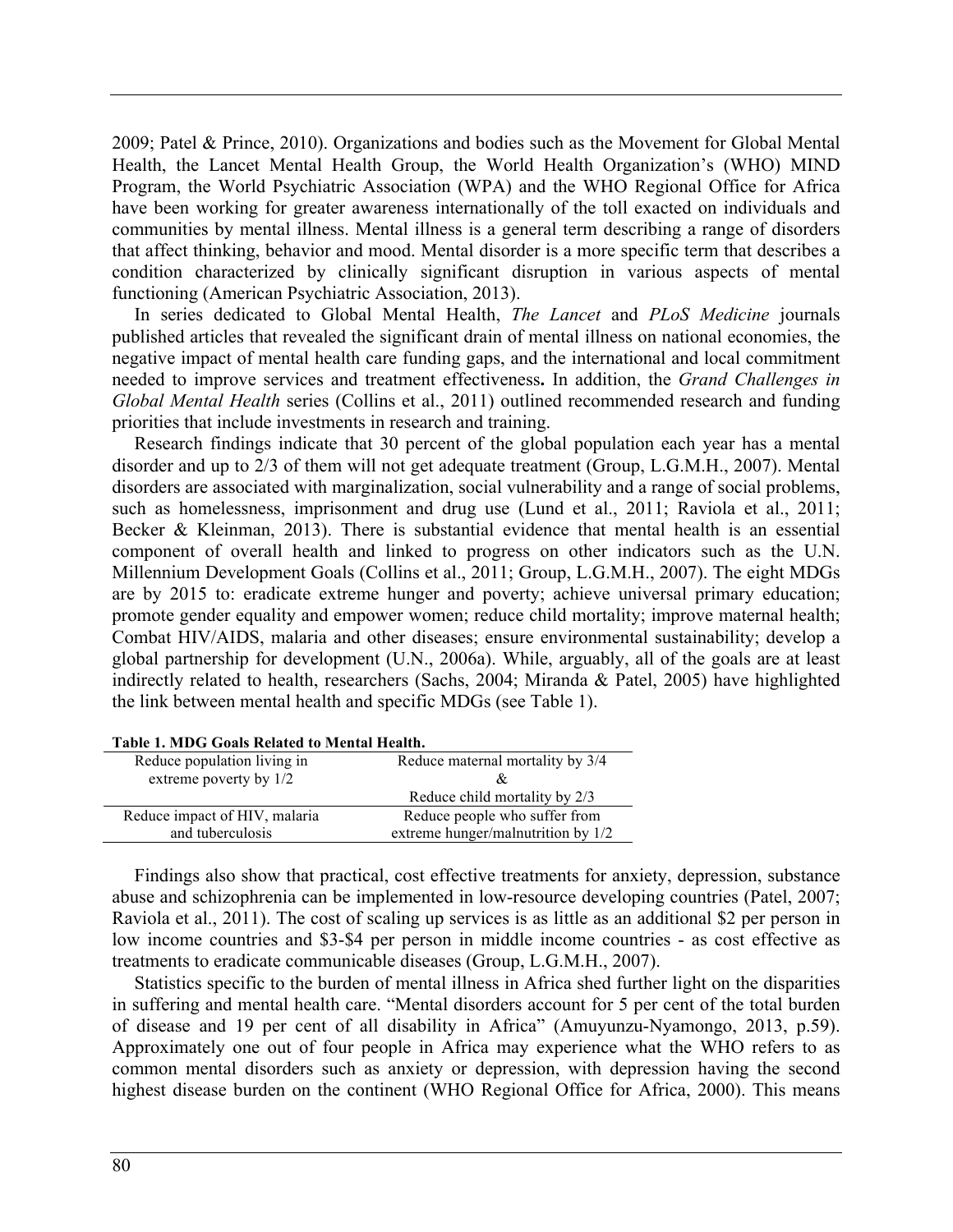that the loss of productivity (disability-adjusted life years) and risk for physical disease continue to increase due to depression, anxiety and other neuropsychiatric disorders (e.g., schizophrenia, bipolar and substance-use disorders) (Becker & Kleinman, 2013; WHO, 2003). These problems impact individuals on a day-to-day basis, especially vulnerable groups such as women, children and the poor.

In addition to mental health care disparities, populations in many African countries face increased susceptibility to mental illness due to a number of socioeconomic risk factors such as poverty, social inequality, war and conflict, disaster, urbanization and migration (Fekadu et al., 2014; WHO, 2014). These social determinants of mental health contribute to a cycle where the mentally ill have limited access to treatment and therefore become increasingly marginalized. Some reasons that they do not receive care include poor access to health services, too few trained mental health professionals, inability to afford available treatment, limited awareness of mental illness symptoms, and community stigma.

## **3. Problems, Challenges and Barriers to Treatment in Africa**

Research findings indicate that 30 percent of the global population each year has a mental disorder and up to 2/3 of them will not get adequate treatment (Group, L.G.M.H., 2007). Mental disorders are associated with marginalization, social vulnerability and a range of social problems, such as homelessness, imprisonment and drug use (Lund et al., 2011; Raviola et al., 2011; Becker & Kleinman, 2013). There is substantial evidence that mental health is an essential component of overall health and linked to progress on other indicators such as the U.N. Millennium Development Goals (Collins et al., 2011; Group, L.G.M.H., 2007). The eight MDGs are by 2015 to: eradicate extreme hunger and poverty; achieve universal primary education; promote gender equality and empower women; reduce child mortality; improve maternal health; Combat HIV/AIDS, malaria and other diseases; ensure environmental sustainability; develop a global partnership for development (U.N., 2006a). While, arguably, all of the goals are at least indirectly related to health, researchers (Sachs, 2004; Miranda & Patel, 2005) have highlighted the link between mental health and specific MDGs.

A number of challenges have been identified as significant contributors to the problem of mental health care disparities. Some challenges are related to the economic and development inequalities that are common to low and middle-income countries, while others are more specific to the social and cultural contexts in Africa. They simultaneously include multiple individual and community level factors, such as infrastructure, resource, psychosocial and socioeconomic problems. These challenges present as interrelated legislative, policy-making, institutional, organizational, community and professional problems. For example, one of the most significant problems, the lack of mental health policy, is both an infrastructure and planning problem; poor legal protection and lack of equity for people with mental illness are also caused by a lack of effective legislation; solutions to psychosocial problems would be improved with better epidemiological studies and culturally sensitive research; and stigma, discrimination and human rights abuses should also be addressed with laws and policies to enhance community-based interventions. Finally, all of these problems require comprehensive approaches and multi-level solutions in order to decrease the morbidity, disability and life disruption that can result from mental disorders and to improve individuals' well being throughout the continent.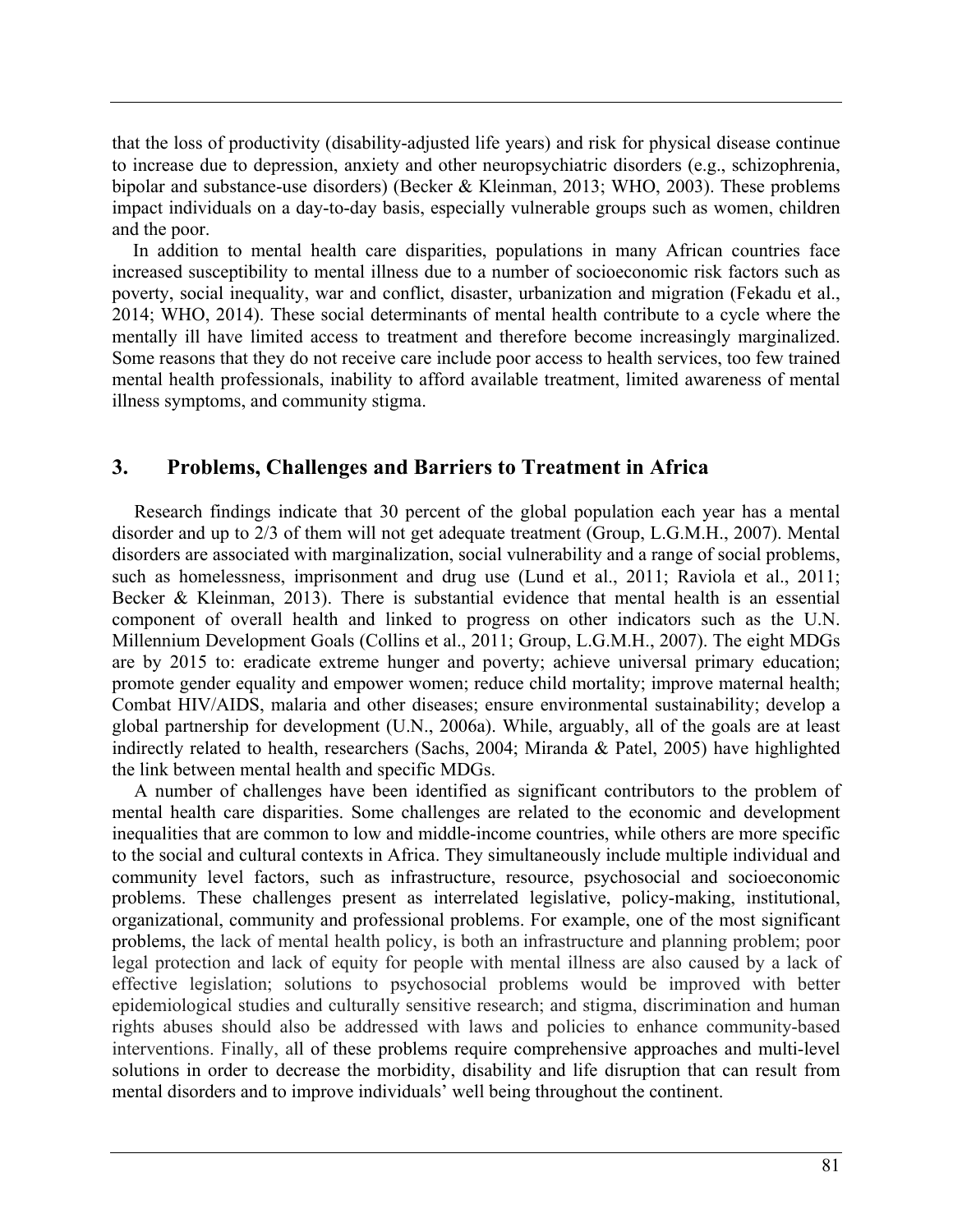Six key challenges are described below.

### *3.1 Low Priority/Lack of Clear Mental Health Policy*

Prioritizing mental health is as important to improving patient care as adequate spending and infrastructure. Without practical mental health policies, gaps in treatment provision are likely to persist. Such policies are needed to formulate and coordinate comprehensive and integrated care in local communities (Jacob et al., 2007).

Despite mental health being mentioned in the general health policy of most African countries (80%), almost half (44%) of African countries do not have an approved or updated mental health policy (Jacob et al., 2007). It is not unusual to either not have a policy specific to mental health care or to have a policy that is not practical or has not been implemented at all levels of care or throughout the entire country – particularly in remote rural areas. This means that structures and strategies for implementing services and developing health worker training are lacking at multiple levels.

One of the important recommendations for improving healthcare globally is integrating mental health into primary care settings by having mental health care incorporated into the basic primary medical care, including screening, assessment and treatment by general health workers (WHO, World Organization of National Colleges, Academies, & Academic Associations of General Practitioners/Family Physicians [WONCA]), 2008). Researchers have found that health workers in Africa also generally support efforts to integrate mental health to help address mental illness in all communities (Alem et al., 2008; Hanlon et al., 2010; Monteiro et al., 2014). Like other aspects of planning services to combat mental illness, treat mental disorders and improve care, policies must also include stipulations for how to implement integrated mental health care. However, one considerable challenge to policy development in Africa is that policy-makers are often unconvinced of data on the negative economic impact of mental illness and the urgency of attending to mental health policy (Saxena et al., 2007).

Traditional methods of treating mental disorders were used throughout Africa up through the  $19<sup>th</sup>$  century, at which time the use of asylums and other isolating methods were imposed during colonialism (Keita,1996; Alem, 2002; Seloilwe & Thupayagale-Tshweneagae, 2007). However, because there were no formal policies, there has been limited widespread mental health care reform in Africa (Alem, 2002).

#### *3.2 Poor Health Infrastructure and Lack of Funding*

Mental health spending figures in Africa are dismal. Consistent with mental health care spending figures in low and middle-income countries (LMICs), health care infrastructure is still developing and spending is often wanting in most African countries. For example, in Nigeria, the most populous country in Africa, the national spending on mental health is just 4 percent of government expenditures, according to most recently available data (WHO and Ministry of Health Nigeria, 2006). On average, most countries in Africa spend less than 1% of their limited health budgets on mental health care (Daar et al., 2014). The most recent WHO Mental Health Atlas shows that average mental health care spending is approximately \$.25 per person, per year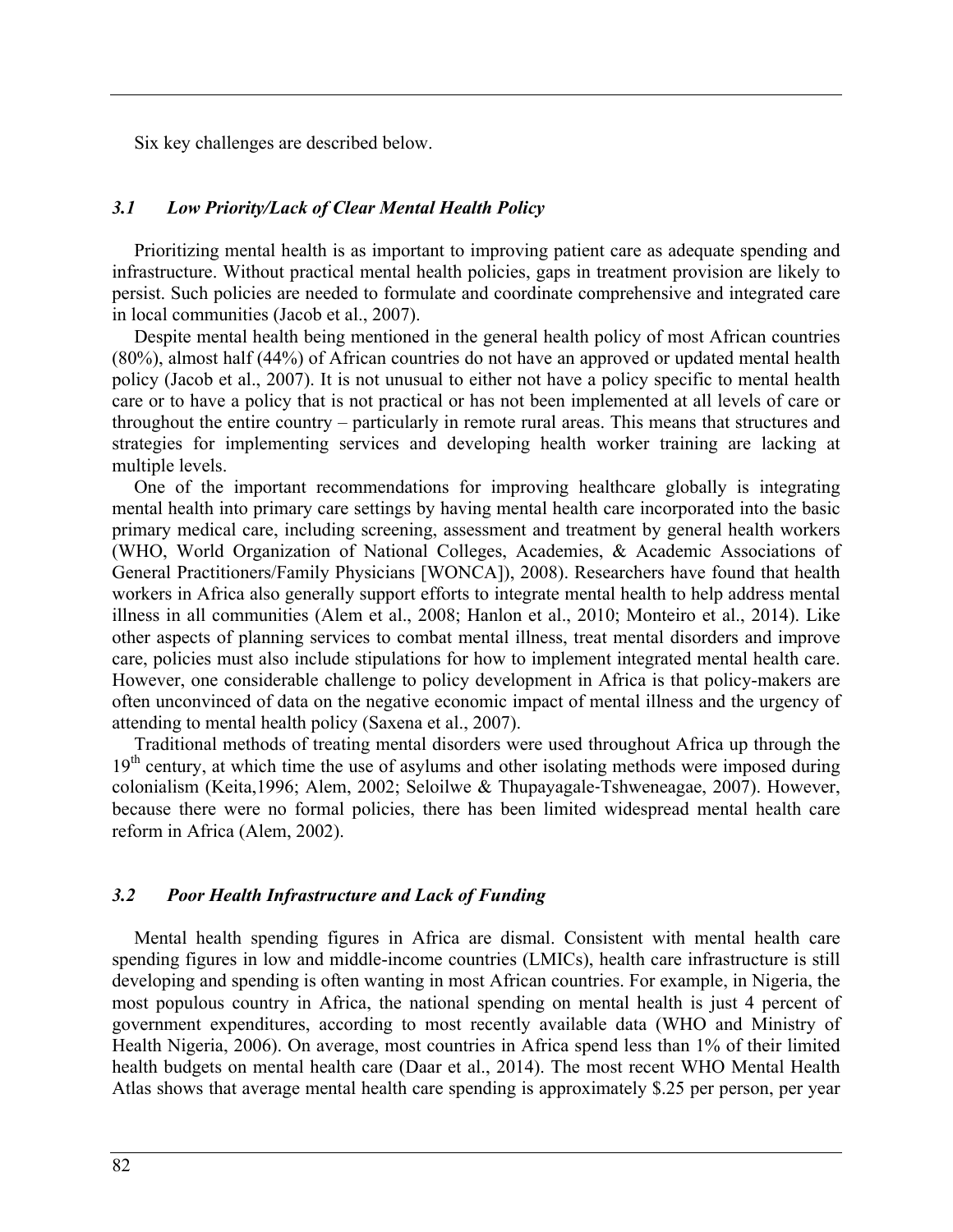as compared to approximately \$2.00 in high-income countries (WHO, 2011). These figures are telling, especially since outcomes such as life expectancy and individual earnings are significantly negatively impacted by mental disorders (Group, L.G.M.H., 2007; Esan et al., 2012).

The levels of care in many African countries are structured as follows: (a) health posts that serve small village areas; (b) health centers for larger towns; and (c) district or regional hospitals that provide specialist level of care upon referral (Alem et al., 2008). Most of the time, specialists are primarily available at the regional or district level, so specialized expert care is only available to patients who can find their way to the district hospital.

Part of the problem of poor infrastructure and inaccessible care is that there are very few facilities equipped to treat the severely mentally ill who may need acute or higher level of care — e.g., the average number of psychiatric hospital beds per 1000 people in Africa is .034 (Saxena et al., 2007). Those that do exist often are located in urban centers and are poorly staffed and equipped. For example, in Ethiopia, there is only one psychiatric hospital in the capital, Addis Ababa (Alem et al., 2008). Other countries such as Botswana, South Africa and Egypt may have more hospital capacity that are slightly better equipped and staffed (WHO, 2011), but these are still not sufficient to cover the entire population.

Another related challenge is that prevention and primary and secondary interventions are often lacking (Becker & Kleinman, 2013) as a result of poor infrastructure and systems. This means that many symptoms escalate and become worse due to under- or mistreatment or not being detected. Limited infrastructure and funding impact systemic issues such as, communication, policy development, training, intra-country mobility, documentation, and policy implementation (Monteiro et al., 2014; Saxena et al., 2007).

### *3.3 Insufficient Number of Trained Specialists*

Also linked to the issues of weak infrastructure and low priority is the dearth of mental health personnel throughout Africa, which means that specialists are usually not available to diagnose, assess and treat most patients suffering from mental disorders. According to the WHO Mental Health Atlas (WHO, 2011), the mean number of psychiatrists per capita in Africa is 5 per 100,0000 people and the number of psychologists is similarly low.

A number of factors contribute to the scarcity, including low numbers of medical professionals, brain drain to Western countries or from low-income countries to other countries within Africa, and lack of familiarity and stigma toward mental illness, which prevent students from choosing those professions. While there tend to be more nurses and social workers in many countries (WHO, 2011), the scope of multi-disciplinary mental health services provided to patients and families (i.e., evaluation, medication, case management, counseling, placement, monitoring, follow-up) remains limited. Moreover, understaffing and low pay creates a cycle of low morale and motivation among health workers who treat mental illness, as noted by a number of researchers (Mathauer & Imhoff, 2006; van der Doef et al., 2012; Monteiro et al., 2014).

### *3.4 Poor Legal Protection and Lack of Equity*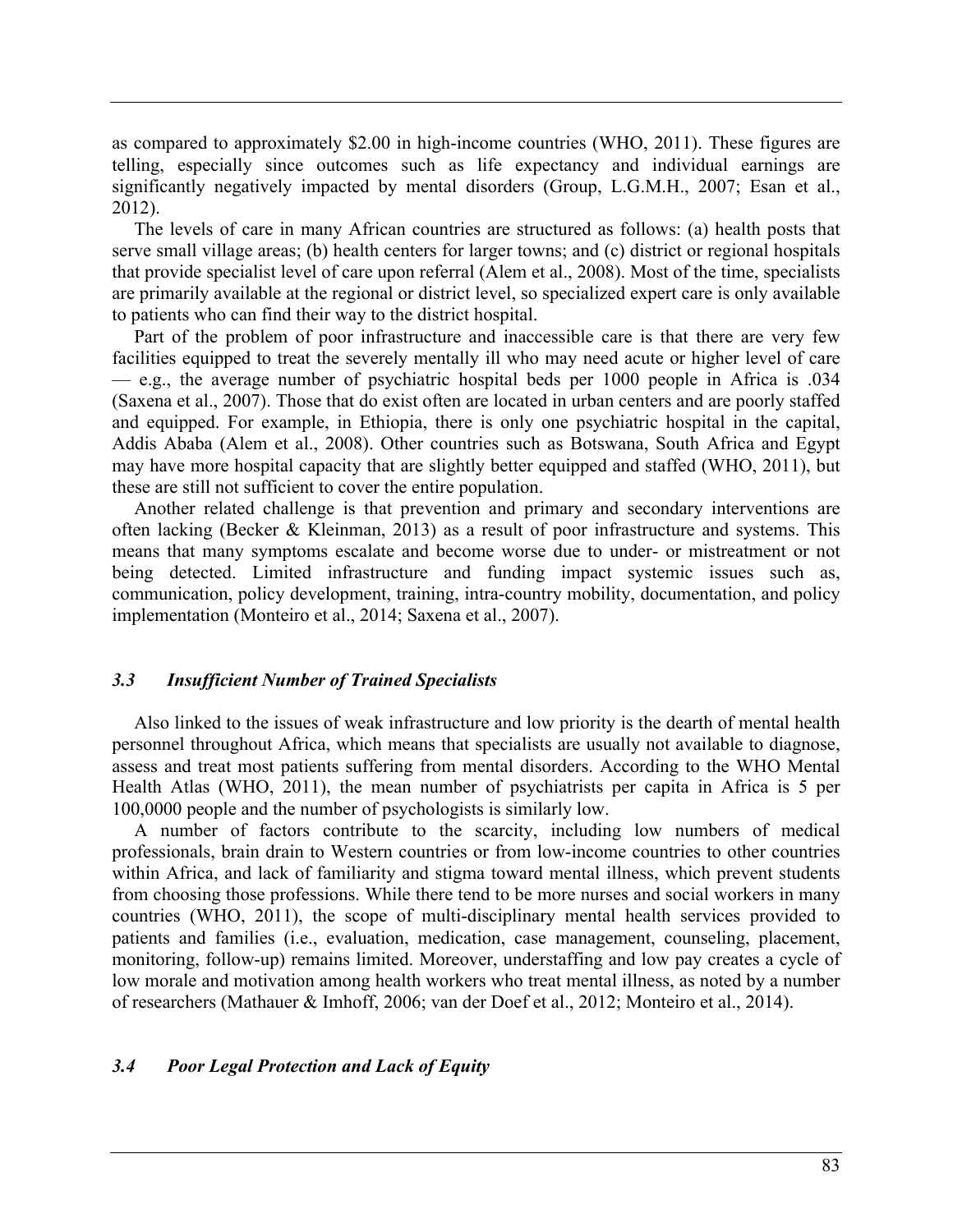A number of conventions and other ratified documents have recently focused on the legal and human rights of patients and people suffering from mental disorders. This emphasis includes several basic rights as outlined by The U.N. Convention on the Rights of Persons with Disabilities (U.N., 2006b) and also protection of family members of individuals who are mentally ill. One of the concerns raised regarding care throughout Africa is the lack of individual rights for patients, which puts them at high risk for stigma. This is partially due to collectivist cultural orientation in most African societies where the boundaries between individual and group are less rigid and mean that individual confidentially is not a paramount concern (Alem, 2002; Ae-Ngibise et al., 2010). But it is also a function of guidelines and policies that do not reflect the social, cultural and economic realities in Africa. Such policies may fail to take into account less stringent boundaries between patients and their families and, therefore, do not address ways to protect rights while upholding family and social support that are often part of a collectivist orientation.

Furthermore, the way that many of the centralized psychiatric hospitals in parts of Africa operate has come under criticism for being inhumane and abusive at times. That is, in some hospitals, patients are still kept in chains and report neglect and abuse by hospital personnel (Drew et al., 2011; Maj, 2011).

Related to lack of equity is the issue of mental health care disparities in rural versus urban areas. As many studies and reports reveal, the few psychiatrists that are in-country tend to be centered in urban areas and typically have to supplement any government medical work with private practice on the side - up to 50% or more of psychiatrists in some countries (WHO and Department of Psychiatry and Mental Health, University of Cape Town, 2007; Akyeampong et al., 2015). This means only people who can afford it pay for treatment themselves; however, people in remote areas have little or no access to this level of specialized service and treatment. The situation is similar for psychologists. Social workers may be more available (WHO, 2011), but their work capacity is typically not focused on directly treating mental illness symptoms.

### *3.5 Lack of Evidence-Based and Culturally Aligned Assessment and Treatment*

Research and field experience show that training for health workers or other paraprofessional training is helpful; however, this has not been implemented on a large scale in many African countries. If implemented, paraprofessional training could address the lack of specialists. There are various models, including: task-sharing or task-shifting - where non-specialists are trained to deliver mental health services (Mendenhall et al., 2014); use of health surveillance assistants (HSAs) to address psychosocial distress (Wright et al., 2014); the apprenticeship model for training and supervising lay counselors (Murray et al., 2011); the stepped-care model that advocates integrating pharmacological and psychological treatments for mental disorders (Patel et al., 2007); as well as teaching specific psychological interventions such as Cognitive Behavioral Therapy (Rahman et al., 2008) and Interpersonal Psychotherapy (Bolton et al., 2007).

Along with implementing evidence-based care, concerns about the cultural context of interpreting, diagnosing and treating mental disorders and understanding local perceptions of mental illness have been raised. Some researchers and practitioners have critiqued of the use of Western developed screening instruments, such as Self-Reporting Questionnaire (SRQ) and WHO instruments (e.g., Kortman, 1990). Other studies have found that indigenous concepts and symptoms match those of formal instruments and diagnostic systems (Beiser et al., 1972). So, the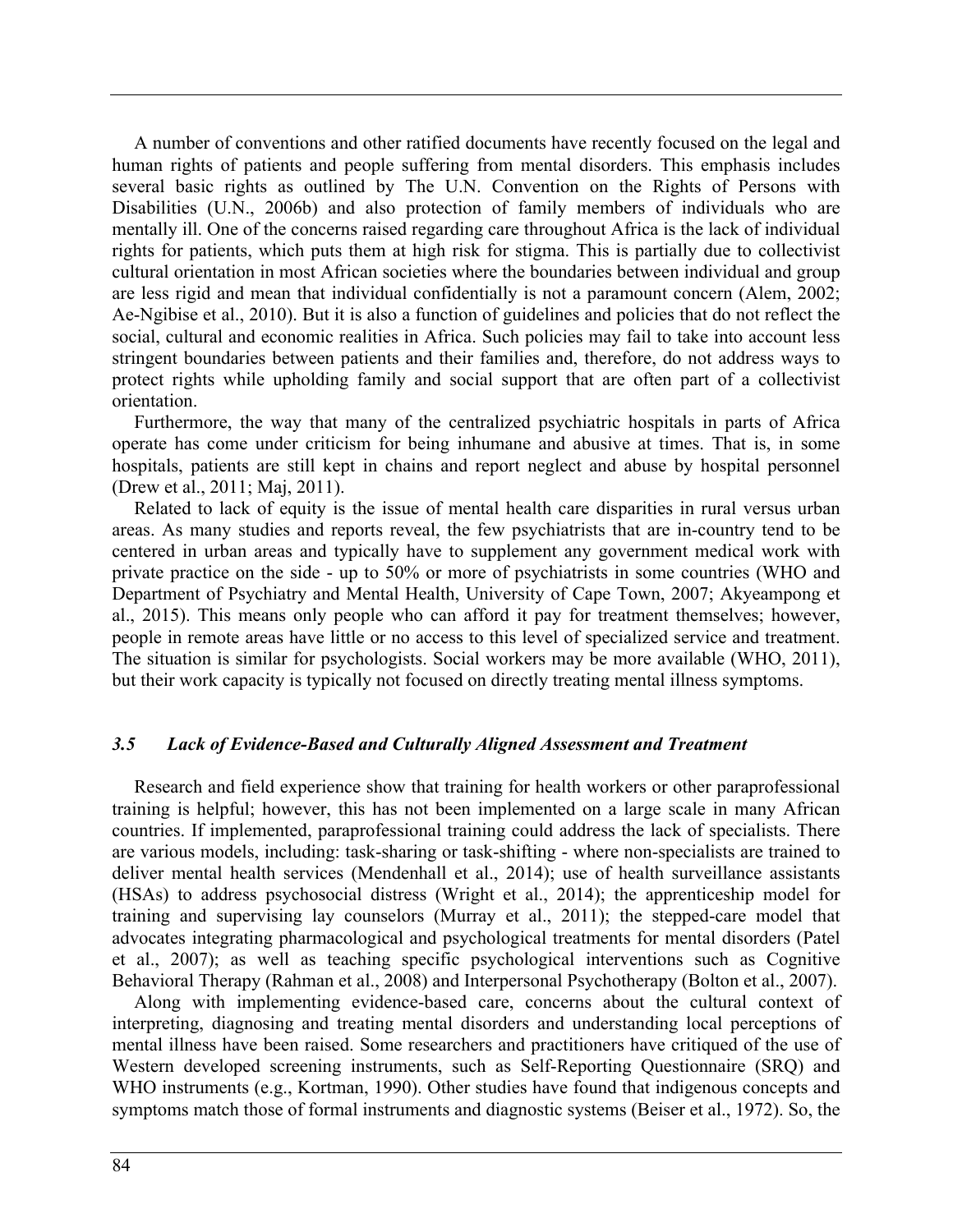issue may be more about tailoring existing assessment tools to the specific cultural, local context. A number of researchers (Kortman, 1990; Alem et al., 1999; Mulatu, 1999; Monteiro & Balogun, 2014a) have noted the importance of investigating and integrating traditional conceptual beliefs of illness into formal diagnostic practices in order to localize various evidence-based approaches.

While historically most mental disorders have been dealt with first by families and then treated by traditional healers in Africa, various factors, such as colonialism, segregation of healthcare and destruction of health care systems has weakened the capacity of traditional health care infrastructure (Alem, 2002; Seloilwe & Thupayagale-Tshweneagae, 2007; Alem et al., 2008). The fact that traditional treatments do not have the capacity to meet all the needs and contemporary socioeconomic problems of patients facing mental illness means that comprehensive care is not accessible to all patients.

#### *3.6 Stigma, Discrimination and Human Rights Abuses*

Social beliefs that include lack of knowledge, negative attitudes and perceived stigma about mental illness, may keep those who suffer from mental illness away from treatment. Mental illness stigma is a serious concern, due to its impact on patients' willingness to seek treatment, their quality of life and the discrimination that mentally ill individuals face (Sartorius, 1998, 2007). By activating uninformed and negative responses from members of society and threatening individuals' self-esteem and self-efficacy, stigma thwarts the growth and potential of individuals and families suffering from mental illness (Corrigan, 1998; Corrigan, Larson & Ruesch, 2009). Sartorius (2007) noted that stigma extends to the institutions, health care workers and even mental health specialists who provide treatment. One result is that "stigma makes community and health decision-makers see people with mental illness with low regard, resulting in reluctance to invest resources into mental health care" (Sartorius, 2007, p. 810).

Numerous empirical and narrative accounts look at the negative impact of stigma on helpseeking intentions, help-seeking behavior, self-esteem and discrimination (Pheko et al., 2013; Corrigan et al., 2014; Link et al., 2014; Monteiro, 2014; Oshodi et al., 2014). Specifically, stigma has been found to contribute to discrimination from others and internalized negative selfperceptions in the form of self-stigma, both of which make people avoid treatment and hide their symptoms. Particular beliefs about the cause of mental illness often include the entire family, who may also suffer stigma, prompting them to hide their family member's illness. Also, many investigators have criticized some traditional treatment approaches that are harmful and perpetuate stigma, including chaining, whipping and burning patients (Drew et al., 2011).

# **4. Framework for Solutions – Localizing and Contextualizing Mental Health Care**

Developing sustainable solutions to the devastating impact of mental illness in Africa requires comprehensive and holistic planning and program development, as highlighted by advocates, stakeholders, researchers and practitioners. Overarching concerns are how to adapt services to local social and cultural contexts and how to capitalize on the multiple social strengths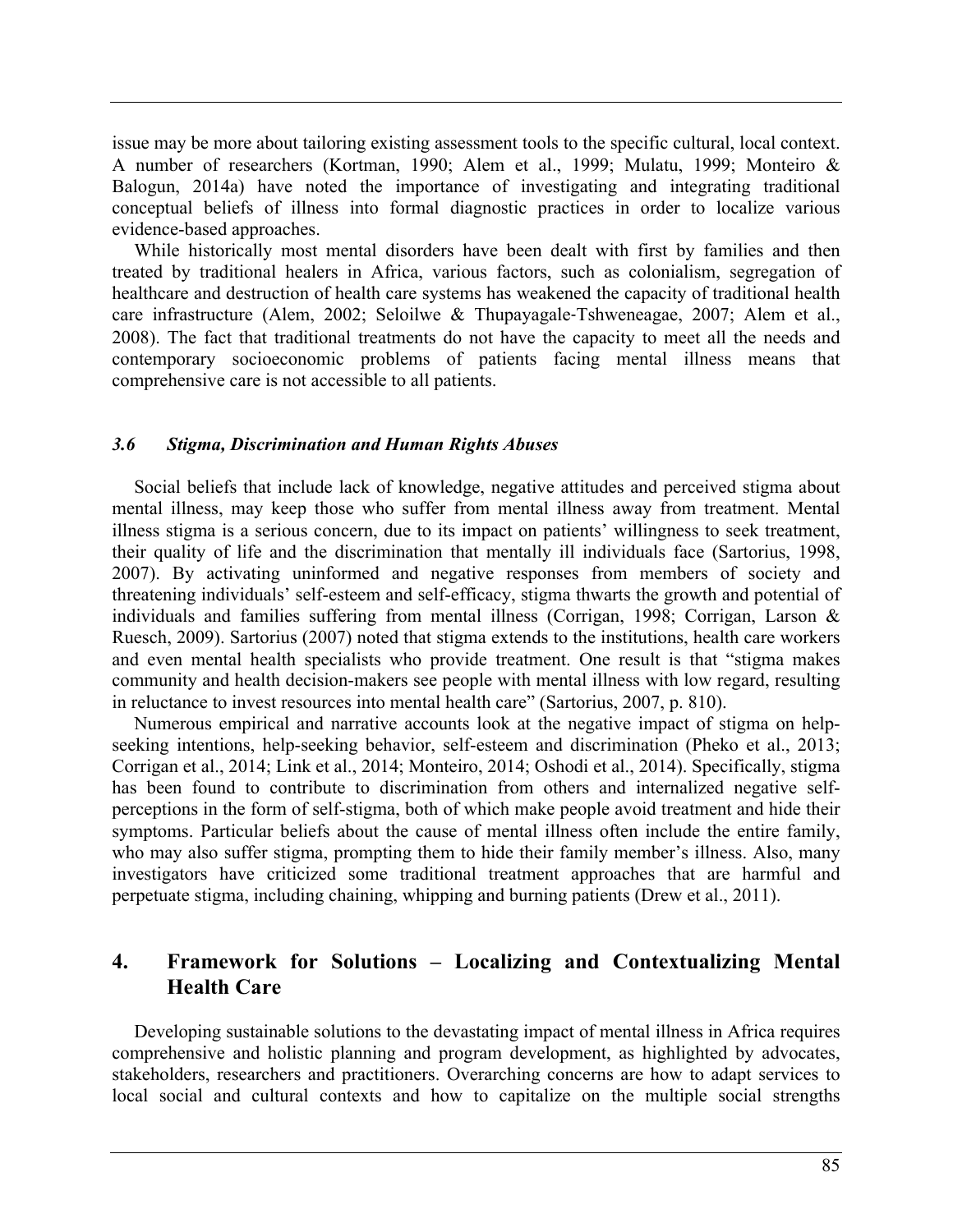throughout Africa to help promote culturally responsive prevention and intervention approaches. Or, better yet, how can the enormous human resource potential throughout Africa be harnessed to offset some of the challenges related to poor financial resources?

There is growing consensus is that every country must develop mental health policies and procedures that are guided by and consistent with its own social and cultural – i.e., contextual realities (Gureje & Alem, 2000; Ae-Ngibise et al., 2010; Ventevogel et al., 2013; Monteiro et al., 2014; Oshodi et al., 2014; Atilola, 2015). Trickett and colleagues (2011) highlighted the complexity of community health interventions and the importance of developing "collaborative, multilevel, culturally situated community interventions" (Trickett et al., 2011, p. 1410). That means that a close investigation of the local setting and context in which mental health problems are experienced and interventions will take place must inform specific mental health care solutions. Part of such investigations must explore intra-country differences and disparities, such as differences in access, usage and health beliefs between rich and poor, educated and uneducated, urban and rural and other groups. Below I describe a multi-faceted framework that consists of both policy and socio-cultural approaches and actions.

The biopsychosocial model (Engel, 1977) of clinical and research practice in psychiatry encompasses multiple determinants of illness, health, and wellbeing that extend beyond a narrow biomedical paradigm of disease. Furthermore, the importance of social determinants of illness and health has also been established in the research literature (Marmot & Wilkinson, 2005; Thornicroft, 2011; WHO, 2014b). Many traditional African explanatory beliefs of mental illness are similarly multidimensional. The importance of social, cultural and spiritual understandings of illness in many African societies has been recognized and discussed as being related to the collectivist orientation of many African cultures. (Monteiro & Wall, 2011; Amuyunzu-Nyamongo, 2013; Akyeampong et al., 2015). Many of the explanations of mental illness are spiritual, meaning they focus on forces that are outside the material realm, but which have significant impact on human affairs.

Therefore, in order to represent the unique cultural explanatory models for understanding mental illness in Africa to localize and contextualize mental health services, I propose an extension of the biopsychosocial model to include a focus on socio-cultural-spiritual dimensions of conceptualizing illness and treatment. Emphasizing these aspects supports holistic and culturally responsive approaches to the mental health care gap in Africa. For example, a number of studies have explored the efficacy of traditional healers in treating mental illness - in Ghana (Aniah, 2015), Sudan (Sorketti et al., 2013), Uganda (Abbo, 2011), Kenya (Mbwayo et al., 2013), Tanzania (Ngoma et al., 2003) and other countries. Furthermore, the use of parallel health systems - where patients consult with traditional and formal medical professionals simultaneously – is common throughout Africa (Kale, 1995). Extending the biopsychosocial model would allow researchers and practitioners to examine how spiritual beliefs and cultural practices influence individuals' help-seeking behaviors and community responses to individuals suffering from mental illness.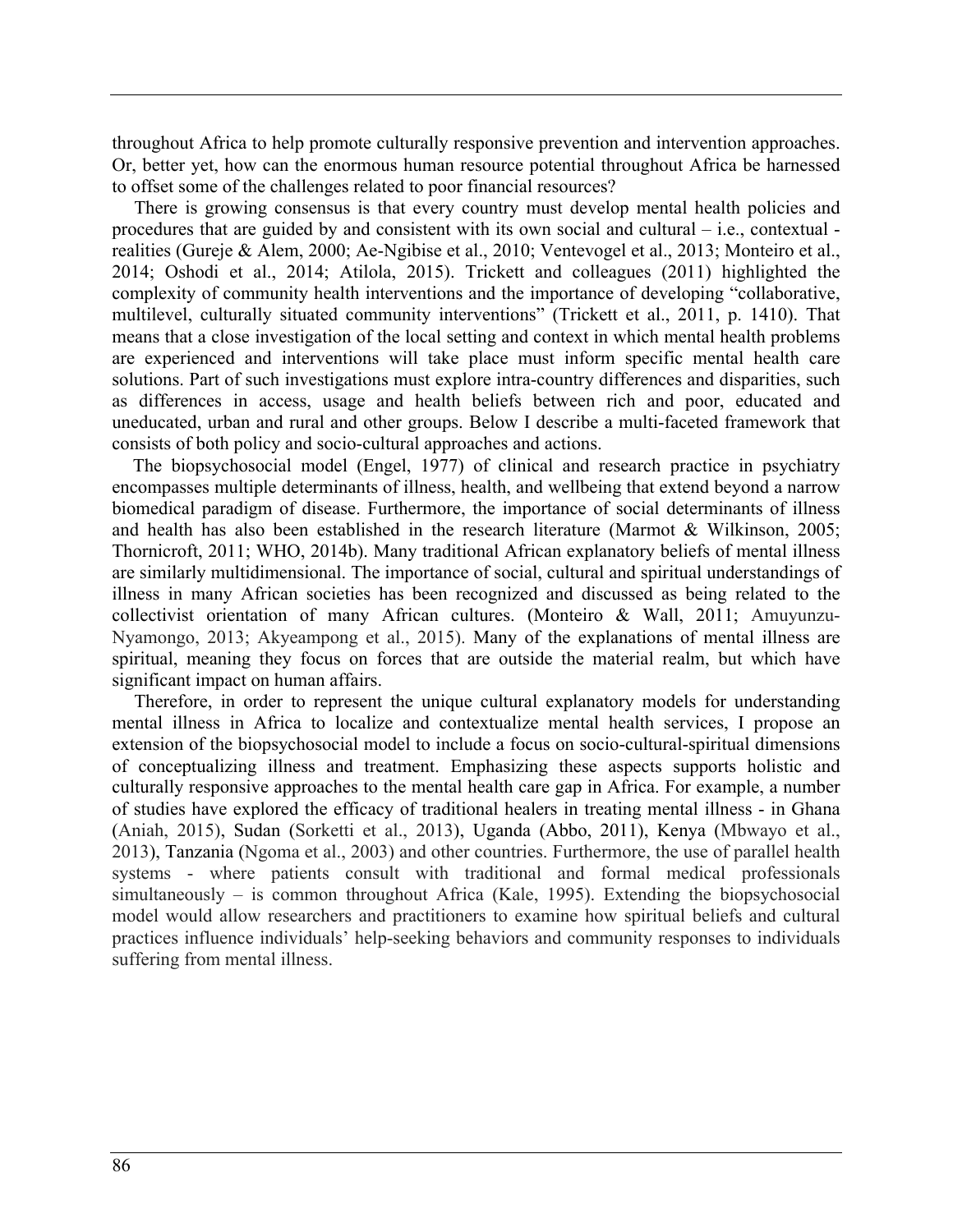

**Figure 1. Socio-Cultural-Spiritual Extension of the Biopsychosocial Model.**

## *4.1 Guidelines for Contextualizing Mental Health Care*

While each country's social and cultural realities are different, there are a number of underlying themes and evidence-based methods for using these actualities to contextualize service. It is important for researchers, policy-makers and practitioners to document the prevalence of common and severe mental disorders and the number of patients who present in primary care settings with symptoms of mental illness. But they also need to survey the social components (which include psycho-cultural-spiritual aspects) that influence behaviors such as use of traditional healers and parallel health systems and the pathways leading patients to traditional healers and formal medical facilities.

A guide for contextualizing should also include the following, which are described below:

- 1. Understanding explanatory and treatment models in Africa
- 2. Recognizing multidimensional protective factors
- 3. Strengthening community mental health and exploring parallel health systems
- 4. Incorporating global health best practices

Some aspects of these guidelines have been implemented in different countries; albeit, not always deliberately or holistically. One important contribution of the socio-cultural-spiritual extended model is that it provides a broad paradigm for contextualizing mental health care and improving collaborations between professional health care and community-based intervention systems in Africa.

## *4.1.1 Understanding Explanatory and Treatment Models in Africa*

The World Health Organization defines mental health as "a state of well-being in which every individual realizes his or her own potential, can cope with the normal stresses of life, can work productively and fruitfully, and is able to make a contribution to her or his community" (WHO, 2014a). However, there often is a disconnect between the biomedical disease model that guides formal medical practice and socio-cultural-spiritual beliefs that influence patients' interpretation of symptoms and help-seeking behaviors. There are a number of ways in which the socio-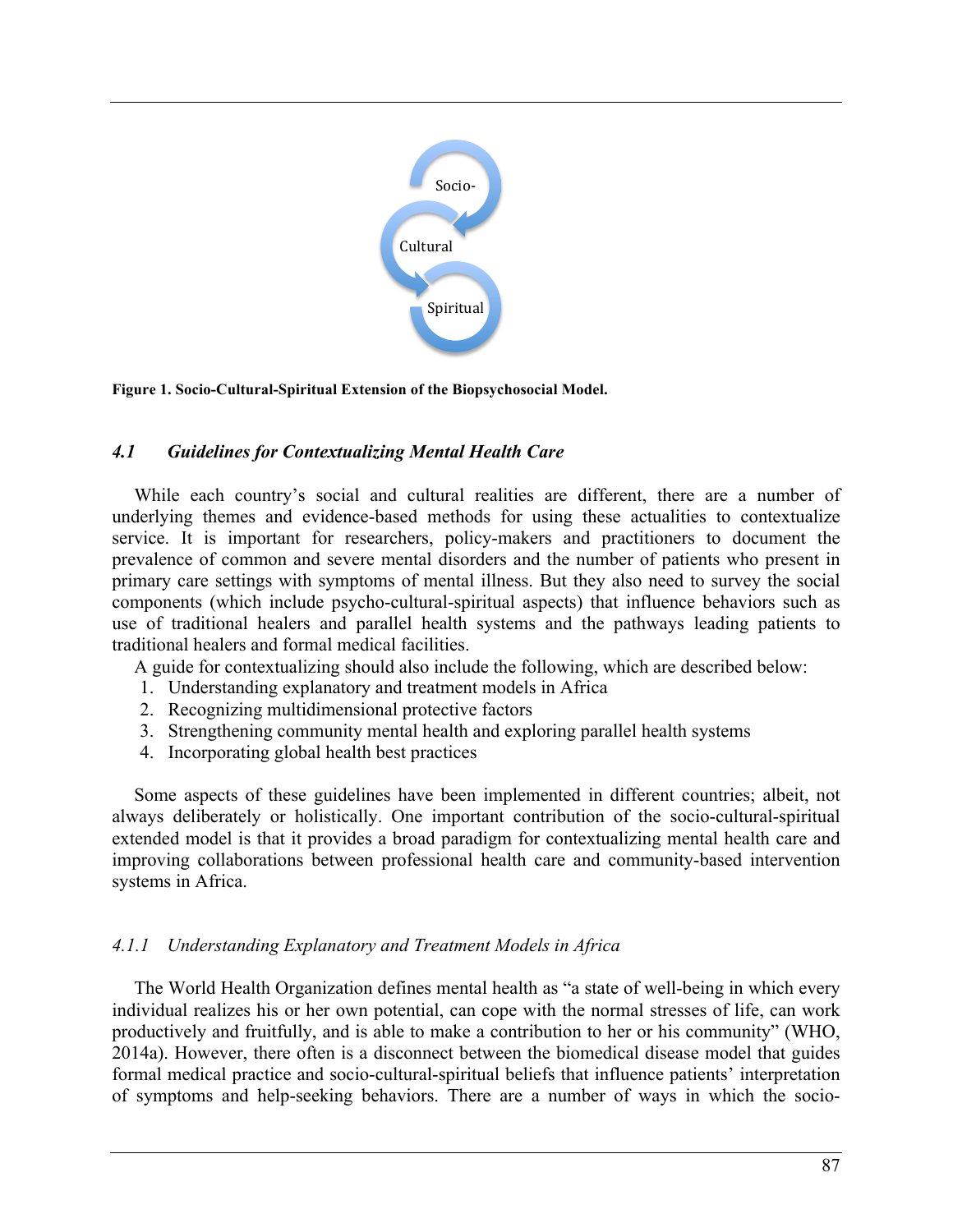cultural context in many African countries distinguishes on-the-ground mental health care from the biomedical approaches that predominate in Western countries. Findings from all over the continent indicate that patients have complex and nuanced understandings of mental illness, but a prominent feature of their conceptualization is the perception that supernatural factors are prominent among the multiple causes of mental illness (e.g., Haugum, 2011; Monteiro & Balogun, 2014b; Patel et al., 1995; Sorsdahl et al., 2010). Additionally, patients tend to seek treatment from traditional healers – either initially or simultaneously (Patel, 1995; Sorketti et al., 2011).

Much has been written about the social and cultural causal beliefs in African societies. Each society has its own specific beliefs, but there is commonality in that many beliefs relate to underlying supernatural causes or social causality of mental illness symptoms. This may mean that certain beliefs or cultural lore lead to stigma or prevent people from seeking or receiving help, even for severe problems. However, help-seeking behavior research indicates that there are a number of other factors that prevent people from seeking mental health treatment, including lack of access, and alternative pathways to seeking and receiving help, including using traditional healers. Moreover, many African explanatory models distinguish between common mental disorders, which are attributed to psychosocial causes, and severe mental disorders, which may incur more stigma and result in different help-seeking behavior (Alem, 2002; Assefa et al., 2012).

Studies have found that for psychosocial problems, traditional healers can be effective in decreasing patient distress (Abbo, 2011; Sorketti et al., 2013), at least temporarily, supporting the case for collaboration between traditional healers and medical professionals in order to reach more patients. There are also mixed findings on the protective function of rural environments and village life as compared to urban environments for mental health (Fekadu et al., 2014; Habtamu et al., 2015), indicating that environmental factors are important to understanding patients' vulnerability to mental illness.

## *4.1.2 Recognizing Multidimensional Protective Factors*

There are a number of indigenous socio-cultural-spiritual values and practices that can be utilized to develop and implement culturally responsive mental health interventions and treatment in Africa. They include collectivistic sense of group belonging that can buffer against isolation, inclusion of the family in decision-making for greater social support, holistic perceptions of health, use of rituals that facilitate group cohesion and community support, and culturally congruent explanatory models of disease that reinforce community care and support. Of course, these are generalizations and do not apply to all societies in Africa, but they represent social and cultural dynamics that are common throughout many segments of the African continent.

### *4.1.3 Strengthening Community Mental Health Care and Exploring Parallel Health Systems*

Recently, there has been a shift in parts of Africa that mirror de-institutionalization that started to take place in many of Western countries decades ago. In Ethiopia, in a deliberate effort to expand community mental health instead of hospital care, at least 36 community mental health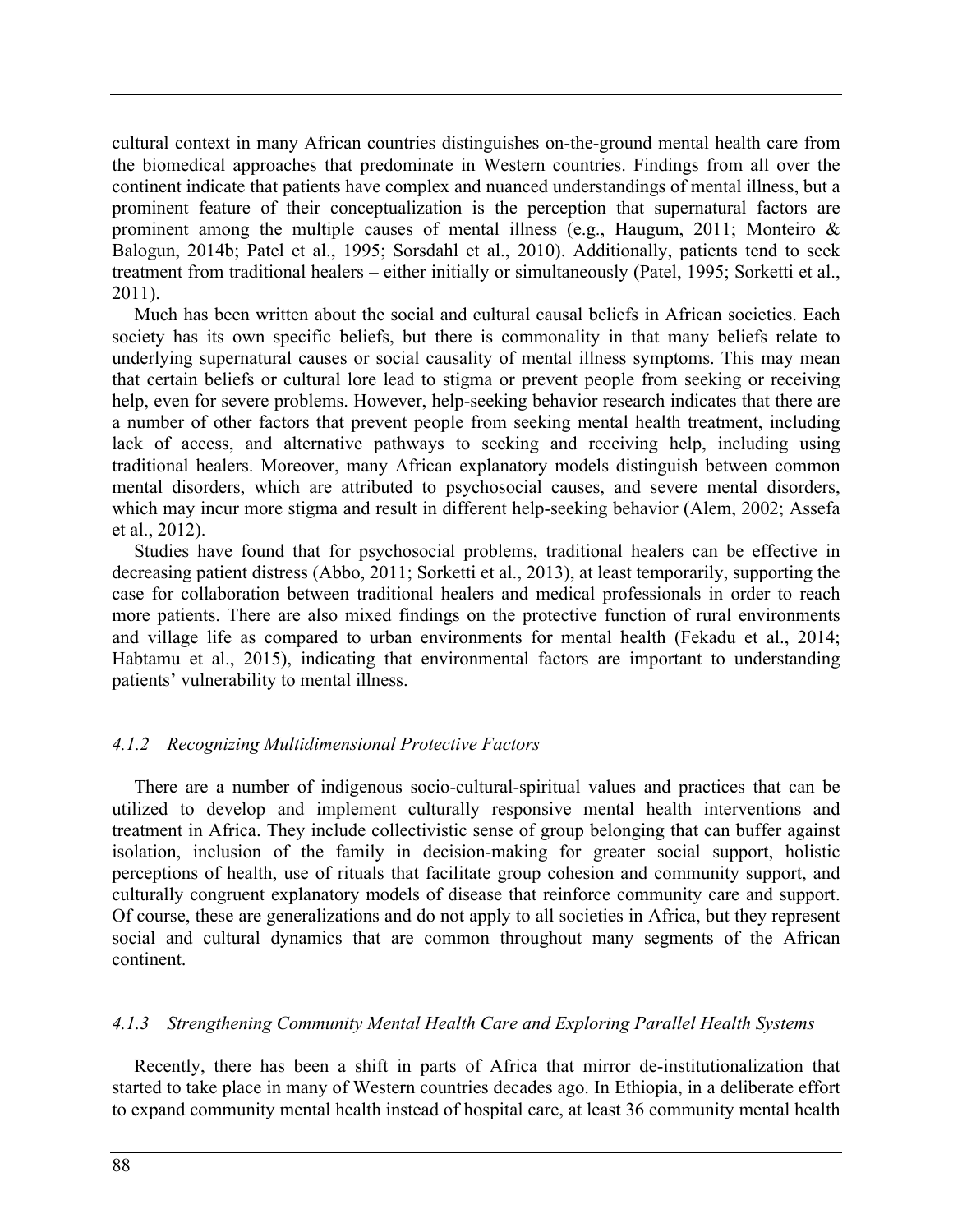units have been established across the country. They were set up so that two psychiatric nurses would run each of the units and a referral system for severe symptoms is in place (Alem, 2002). However, there are numerous examples of community mental health care not operating optimally in many countries. For example, in Botswana in the past there have not been enough training personnel to run a national community mental health nursing program (Seloilwe & Thupayagale-Tshweneagae, 2007). Similar situations exist in other African countries (Bhana et al., 2010). Adequate mental health care, in the form of initial screening, primary treatment, referral structures and prevention efforts, at the local community level is essential for comprehensive health care. Policy-makers have also emphasized the value of integrating mental health care into primary care facilities.

Relatedly, there are parallel health systems in most countries, where people go to traditional healers before or at the same time that they go to formal health care. Anywhere from 20% to 85% of patients in Africa who experience symptoms of mental disorders seek treatment with a traditional healer initially or at the same time as formal health services (Gureje & Lasebikan, 2006; Seloilwe & Thupayagale-Tshweneagae, 2007; Ae-Ngibise et al., 2010; Abbo, 2011; Sorketti et al., 2011). However, there is some research that patients often prefer formal medical care for severe problems (Monteiro & Balogun, 2014b), which begs the question, how much choice do patients have in addressing the range of mental disorders?

Investigating the extent of parallel systems use in local contexts is necessary to improve care. In a review of key strategies and findings from different countries in Africa, researchers highlighted health workers' perceptions and cited the importance of integrating mental health into primary care and partnering with traditional healers (Hanlon et al., 2010). It was concluded that WHO and other global bodies needs to develop services and initiatives specific to Africa's socioeconomic and cultural context (Hanlon et al., 2010). Calls for partnerships between formal healthcare systems and networks of traditional healers are not new. Developing viable partnerships and optimizing traditional healers' tremendous social capital require realistic assessments of the challenges and barriers to greater understanding and cooperation between the two sectors (Ae-Ngibise et al., 2010).

### *4.1.4 Incorporating Global Health Best Practices*

Research has highlighted a number of global health best practices that can be applied to locally throughout Africa to improve mental health care. They include task-sharing (use of paraprofessionals to support specialists), training community health workers to be front-line advocates, peer counselor training, integrating mental health into primary care and psychosocial treatments for post-conflict recovery. Initiatives by the WPA, WHO (Okasha, 2002) and Mental Health Gap (MhGAP) program (WHO, 2010) have provided blueprints for developing these practices and to help implement the various calls and declarations to address Africa's silent epidemic of untreated mental illness. Health care policy-makers need to have an understanding of the current global mental health best practices and to collaborate with local community leaders (i.e., village chiefs, religious leaders, local officials) to assess which practices it could be successfully utilized and implemented.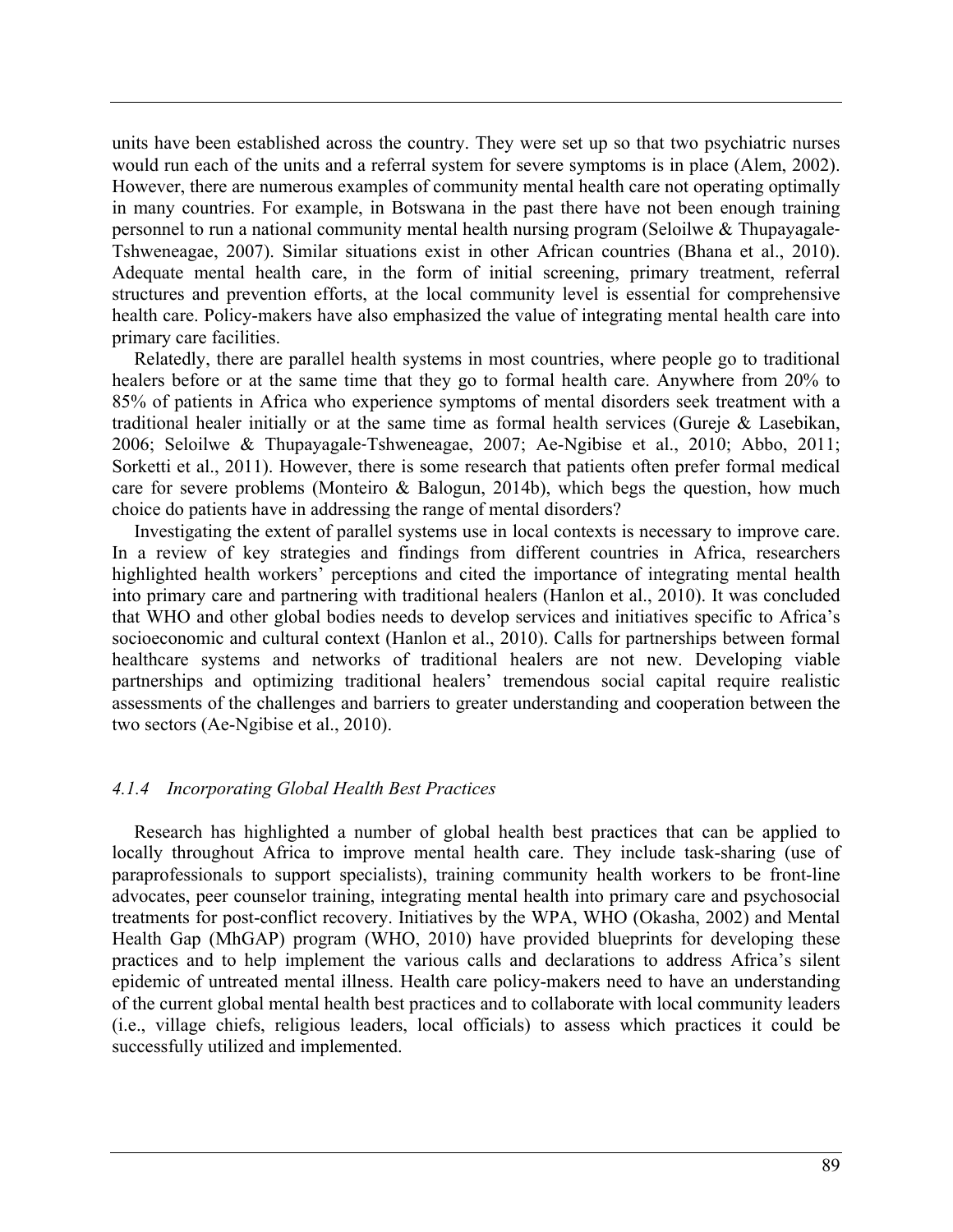## *4.2 Recommendations*

Using a socio-cultural-spiritual paradigm to extend the biopsychosocial model of mental illness can help to guide policy-makers, practitioners and researchers develop initiatives and effective approaches to decrease the burden of mental illness in Africa. This holistic framework can be used to inform large- and small-scale strategies for improving mental health care. Specific recommendations are listed in Table 2.

#### **Table 2. Recommendations for Contextualizing and Localizing Approaches to Improve Mental Health Care in Africa.**

- Sustained advocacy to international, national and local stakeholders about the importance of addressing mental health care disparities.
- Funding and research to develop and assess interventions that can be delivered by non-professionals and delivered as part of routine care.
- Prevention and intervention through improved general health services, such as routine mental health screening, outreach services, and comprehensive community health care.
- Better understanding of local explanatory models in order to improve utilization of services
- Culturally-informed solutions in addition to infrastructure and policy improvement that capitalize on existing local beliefs and practices.
- Collaboration, where feasible, among formal health care providers, traditional healers and spiritual/religious leaders.
- Evidence-based psychosocial treatment models tailored to the specific socio-cultural and spiritual strengths found in many segments of African societies.
- Increased research into the local dynamics and functioning of parallel health systems
- Ongoing training for local community health workers to build mental health care capacity and develop sustainability.

Addressing the global mental health challenges in Africa requires a focus on locally-driven and culturally responsive solutions. Integrating global best practices with community-based interventions can lead to policy, research and treatment improvements.

## **Acknowledgement**

The author would like to acknowledge Dr. Donna Ford for providing feedback on drafts of this manuscript and the anonymous reviewers who provided valuable recommendations to improve this manuscript.

## **References**

Abbo, C. (2011). Profiles and outcome of traditional healing practices for severe mental illnesses in two districts of Eastern Uganda. *Global Health Action, 4*. doi:10.3402/gha.v4i0.7117

Ae-Ngibise, K., Cooper, S., Adiibokah, E., Akpalu, B., Lund, C., Doku, V., & Mhapp Research Programme Consortium. (2010). 'Whether you like it or not people with mental problems are going to go to them': A qualitative exploration into the widespread use of traditional and faith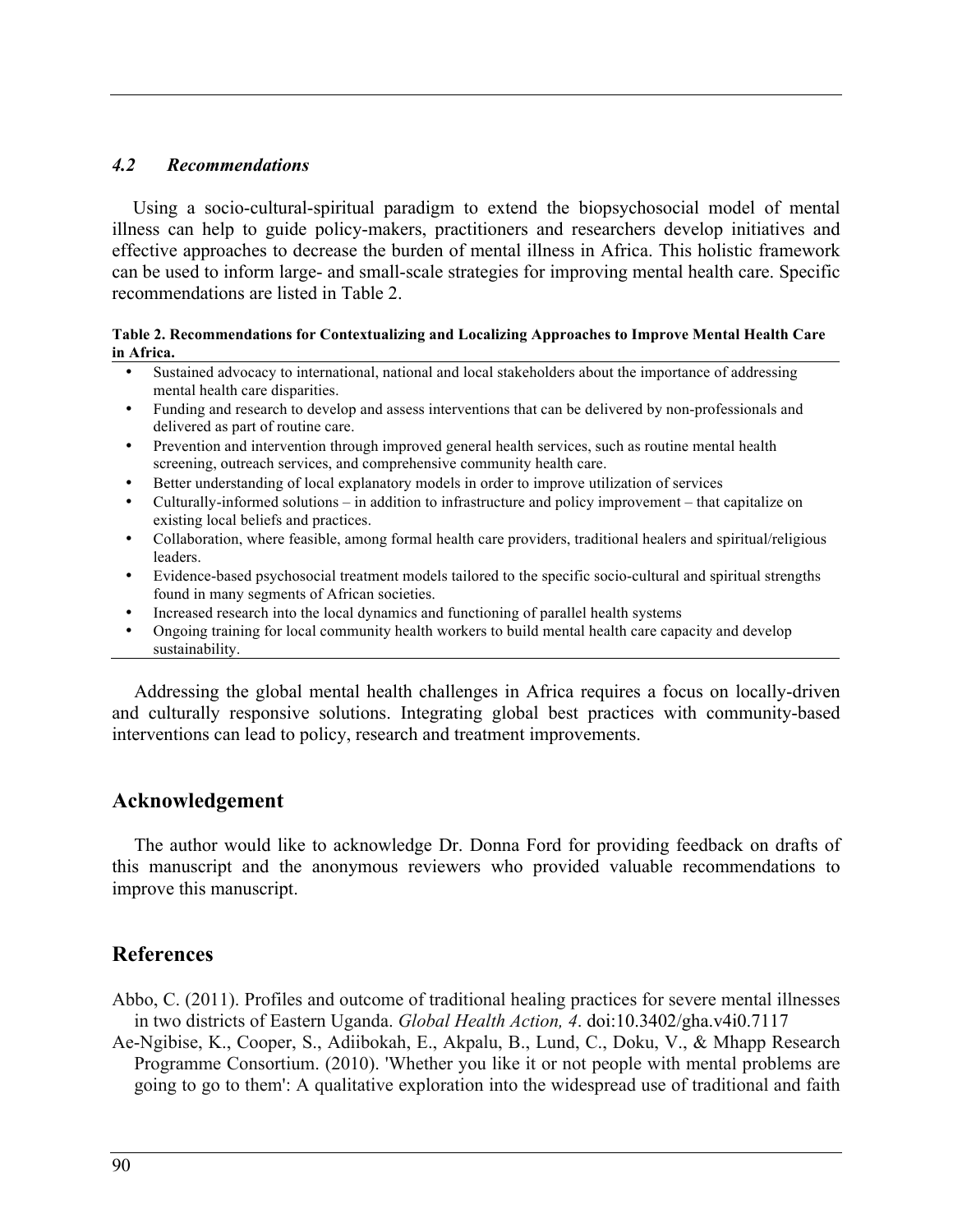healers in the provision of mental health care in Ghana. *International Review of Psychiatry, 22*(6), 558-567.

- Akyeampong, E., Hill, A.G., & Kleinman, A. (Eds) (2015). *The culture of mental illness and psychiatric practice in Africa*. Indiana University Press: Bloomington, Indiana.
- Alem, A. (2002). Community-based vs. hospital-based mental health care: The case of Africa. *World Psychiatry, 1*(2), 98.
- Alem, A., Jacobsson, L., & Hanlon, C. (2008). Community-based mental health care in Africa: Mental health workers' views. *World Psychiatry, 7*(1), 54-57.
- American Psychiatric Association. (2011). *Diagnostic and statistical manual of mental disorders, 5th edition*. American Psychiatric Publishing: Arlington, VA.
- Amuyunzu-Nyamongo, M. (2013). The social and cultural aspects of mental health in African societies. *Commonwealth Health Partnerships,* 59-63.
- Aniah, P. (2015). The contribution of indigenous health care providers to health care delivery in Rural Ghana: An exploratory study of Bongo District. *Science, 3*(1), 20-28.
- Assefa, D., Shibre, T., Asher, L., & Fekadu, A. (2012). Internalized stigma among patients with schizophrenia in Ethiopia: A cross-sectional facility-based study. *BMC Psychiatry 12*(1), 239.
- Atilola, O. (2015). Mental health service utilization in sub-Saharan Africa: Is public mental health literacy the problem? Setting the perspectives right. *Global Health Promotion.* doi: 10.1177/1757975914567179
- Becker, A.E., & Kleinman, A. (2013). Mental health and the global agenda. *New England Journal of Medicine, 369*(1), 66-73.
- Beiser, M., Ravel, J.L., Collomb, H., & Egelhoff, C. (1972). Assessing psychiatric disorder among the Serer of Senegal. *The Journal of Nervous and Mental Disease, 154*(2), 141-151.
- Bhana, A., Petersen, I., Baillie, K.L., Flisher, A.J., & Mhapp Research Programme Consortium (2010). Implementing the World Health Report 2001 recommendations for integrating mental health into primary health care: a situation analysis of three African countries: Ghana, South Africa and Uganda. *International Review of Psychiatry, 22*(6), 599-610.
- Bolton, P., Bass, J., Betancourt, T., Speelman, L., Onyango, G., Clougherty, K.F., Neugebauer, R., Murray, L., & Verdeli, H. (2007). Interventions for depressions symptoms among adolescent survivors of war and displacement in northern Uganda: A randomized controlled trial. *JAMA,* 298, 519-527
- Collins, P.Y., Patel, V., Joestl, S.S., March, D., Insel, T.R., Daar, A.S. (2011). Grand challenges in global mental health: A consortium of researchers, advocates and clinicians announces here research priorities for improving the lives of people with mental illness around the world, and calls for urgent action and investment. *Nature, 475*(7354), 27-30.
- Corrigan, P. W., & Penn, D. L. (1999). Lessons from social psychology on discrediting psychiatric stigma. *American Psychologist, 54*(9), 765.
- Corrigan, P. W., Larson, J. E., & Ruesch, N. (2009). Self-stigma and the "why try" effect: Impact on life goals and evidence-based practices. *World Psychiatry, 8*(2), 75-81.
- Corrigan, P.W., Druss, B.G., & Perlick, D.A. (2014). The impact of mental illness stigma on seeking and participating in mental health care. *Psychological Science in the Public Interest, 15*(2), 37-70.
- Daar, A.S., Jacobs, M., Wall, S., Groenewald, J., Eaton, J., Patel, V., dos Santos, P., Kagee, A., Gevers, A., Sunkel, C., Andrews, G., Daniels, I., & Ndetei, D. (2014). Declaration on mental health in Africa: Moving to implementation. *Global Health Action*, *7*.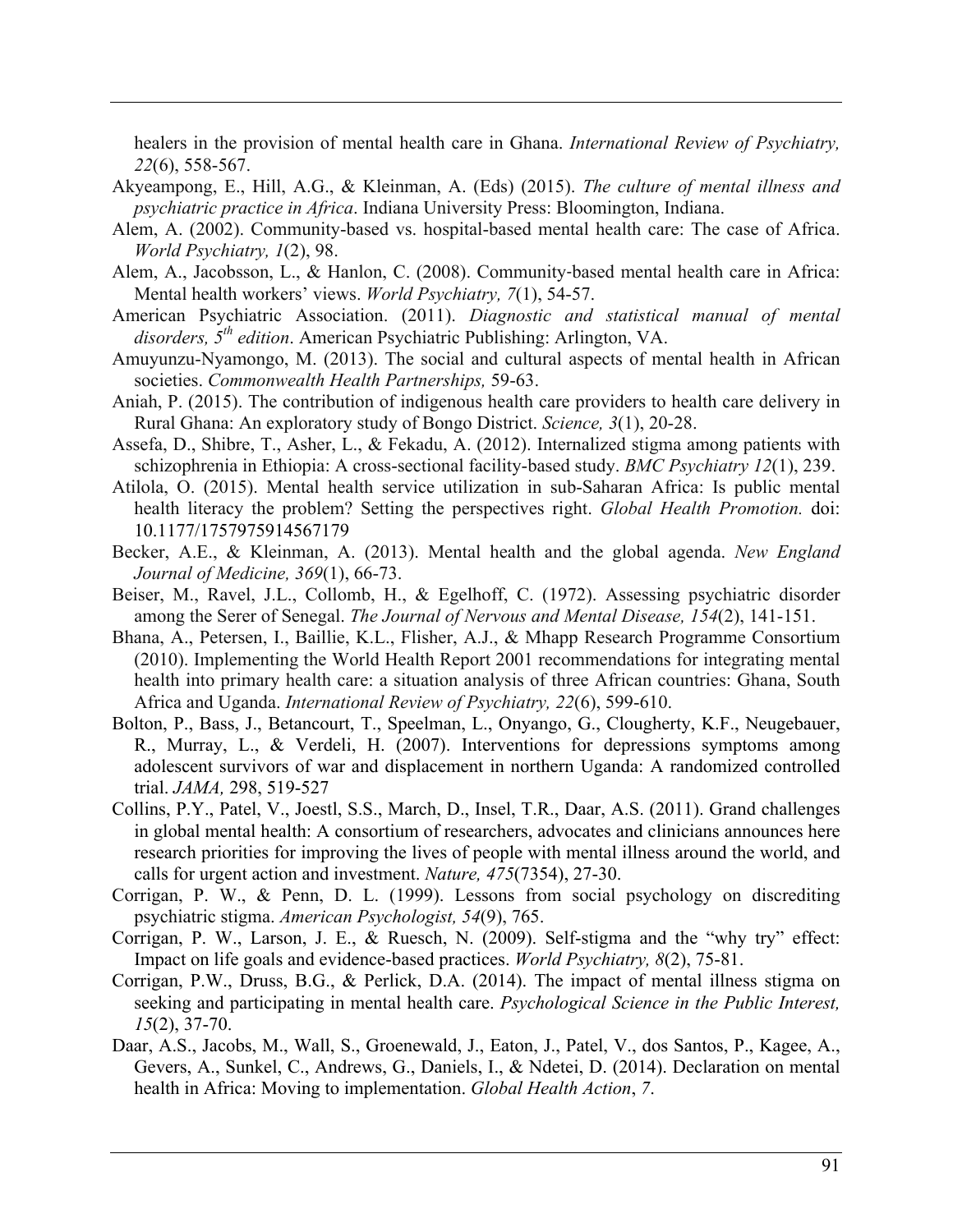- Drew, N., Funk, M., Tang, S., Lamichhane, J., Chávez, E., Katontoka, S., Pathare, S., Lewis, O., Gostin, L., & Saraceno, B. (2011). Human rights violations of people with mental and psychosocial disabilities: an unresolved global crisis. *The Lancet, 378*(9803), 1664-1675.
- Eaton, J., & Patel, V. (2009). A movement for global mental health: Editorial. *African Journal of Psychiatry, 12*(1), 1-3.
- Engel, G.L. (1977). The need for a new medical model: A challenge for biomedicine. *Science, 196* (4286), 129-136.
- Esan, O.B., Kola, L., Gureje, O. (2012). Mental disorders and earnings: Results from the Nigerian National Survey of Mental Health and Well-Being (NSMHW). *The Journal of Mental Health Policy and Economics*, *15*(2), 77-82.
- Fekadu, A., Medhin, G., Selamu, M., Hailemariam, M., Alem, A., Giorgis, T.W., Breuer, E., Lund, C., Prince, M., & Hanlon, C. (2014). Population level mental distress in rural Ethiopia. *BMC Psychiatry, 14*(1), 194.
- Group, L.G.M.H. (2007). Scale up services for mental disorders: A call for action. *The Lancet*, *370*(9594) 1241-1252.
- Gureje, O., & Lasebikan, V. (2006). Use of mental health services in a developing country. *Social Psychiatry and Psychiatric Epidemiology,* 41(1), 44-49.
- Gureje, O., & Alem, A. (2000). Mental health policy development in Africa. *Bulletin of the World Health Organization,* 78(4), 475-482.
- Habtamu, K., Alem, A., & Hanlon, C. (2015). Conceptualizing and contextualizing functioning in people with severe mental disorders in rural Ethiopia: A qualitative study. *BMC Psychiatry, 15*(1), 34.
- Hanlon, C., Wondimagegn, D., & Alem, A. (2010). Lessons learned in developing community mental health care in Africa. *World Psychiatry,* 9, 185-189.
- Haugum, M. (2011). *Explanatory models of mental distress and influencing factors in a multicultural setting*. Master thesis, Khartoum, Sudan.
- Jacob, K.S., Sharan, P., Mirza, I., Garrido-Cumbrera, M., Seedat, S., Mari, J.J., & Saxena, S. (2007). Mental health systems in countries: Where are we now? *The Lancet, 370*(9592), 1061- 1077.
- Kale, R. (1995). Traditional healers in South Africa: A parallel health care system. *BMJ: British Medical Journal*, *310*(6988), 1182.
- Keita, M. (1996). The political economy of health care in Senegal. *Journal of Asian and African Studies, 31*(3-4), 145-161.
- Kortman, F. (1990). Psychiatric case findings in Ethiopia: Shortcomings of the Self-Reporting Questionnaire. *Culture, Medicine and Psychiatry, 14(3),* 381-391.
- Link, B.G., Struening, E.L., Neese-Todd, S., Asmussen, S., & Phelan, J.C. (2014). Stigma as a barrier to recovery: The consequences of stigma for the self-esteem of people with mental illnesses. *Psychiatric Services, 52(12)*, 1621-1626.
- Lund, C., De Silva, M., Plagerson, S., Cooper, S., Chisholm, D., Das, J., Knapp, M., & Patel, V. (2011). Poverty and mental disorders: Breaking the cycle in low-income and middle-income countries. *The Lancet*, *378*(9801), 1502-1514.
- Maj, M. (2011). The rights of people with mental disorders: WPA perspective. *The Lancet, 378*(9802), 1534-1535.
- Marmot, M., & Wilkinson, R. (Eds.) (2005). *Social determinants of health*. Oxford University Press.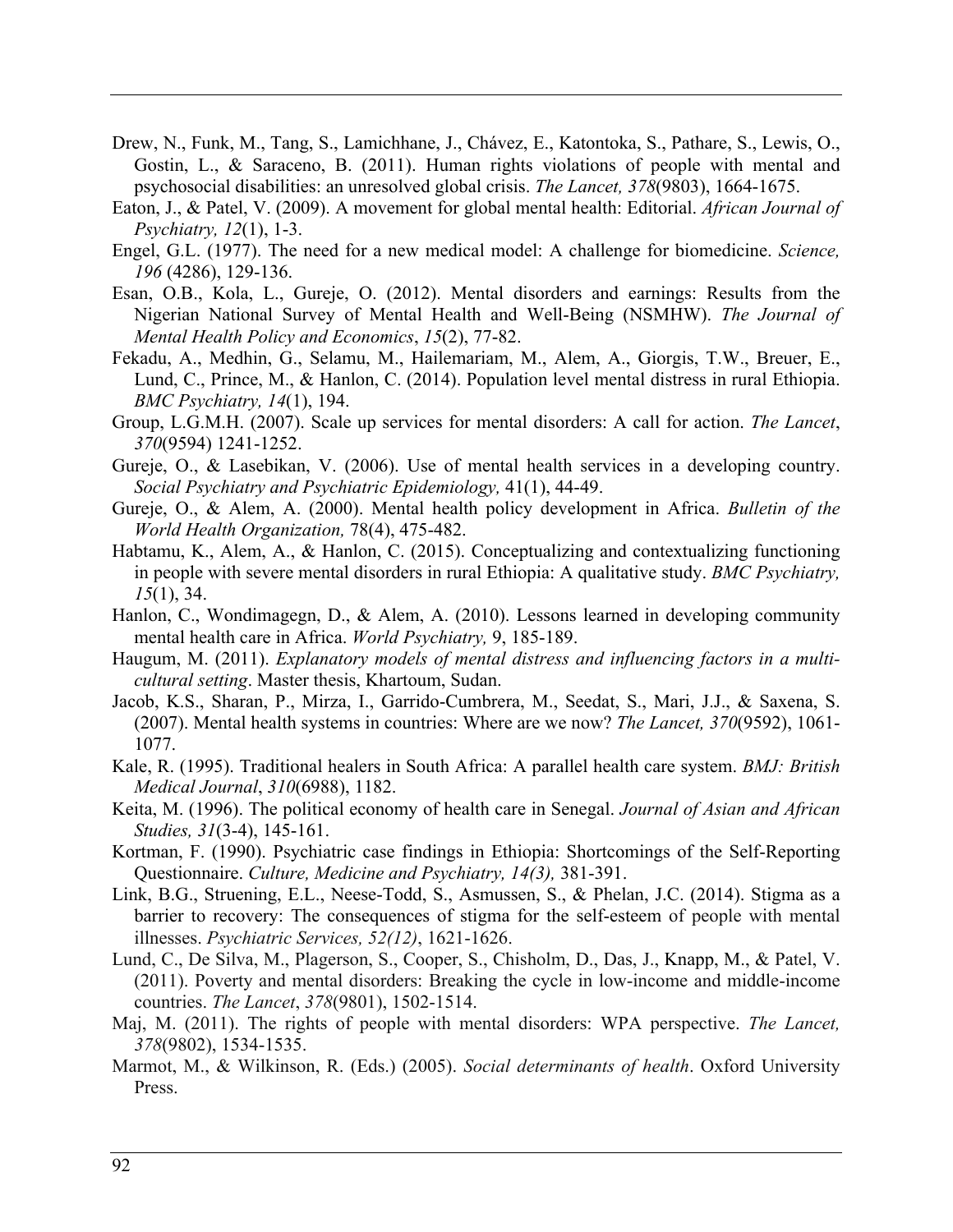- Mathauer, I., & Imhoff, I. (2006). Health worker motivation in Africa: The role of non-financial incentives and human resource management tools. *Human Resources for Health, 4*(1), 24.
- Mbwayo, A.W., Ndetei, D.M., Mutiso, V., & Khasakhala, L.I. (2013). Traditional healers and provision of mental health services in cosmopolitan informal settlements in Nairobi, Kenya. *African Journal of Psychiatry, 16*(2), 134-140.
- Mendenhall, E., De Silva, M.J., Hanlon, C., Petersen, I., Shidhaye, R., Jordans, M., Luitel, N., Ssebunnyai, J., Fekadu, A., Patel, V., Tomlinson, M., & Lund, C. (2014). Acceptability and feasibility of using non-specialist health workers to deliver mental health care: Stakeholder perceptions from the PRIME district sites in Ethiopia, India, Nepal, South Africa, and Uganda. *Social Science & Medicine, 118*, 33-42.
- Miranda, J.J., & Patel, V. (2005). Achieving the Millennium Development Goals: Does mental health play a role? *PLoS medicine, 2*(10), e291.
- Monteiro, N.M. (2014). Teaching psychopathology to reduce mental illness stigma: Student perceptions at the University of Botswana. *International Psychology Bulletin,* 18(1), 15-22.
- Monteiro, N.M., Ndiaye, Y., Blanas, D., & Ba, I. (2014). Policy perspectives and attitudes towards mental health treatment in rural Senegal. *International Journal of Mental Health Systems, 8*(1), 9.
- Monteiro, N.M., & Balogun, S.K. (2014a). Culturally congruent mental health research in Africa: Field notes from Ethiopia and Senegal. *African Journal of Psychiatry, 17* 520-524.
- Monteiro, N.M., & Balogun, S.K. (2014b). Perceptions of mental illness in Ethiopia: A profile of attitudes, beliefs and practices among community members, healthcare workers and traditional healers. *International Journal of Culture and Mental Health, 7*(3), 259-272.
- Mulatu, M. (1999). Perceptions of mental and physical illness in North-Western Ethiopia. *Journal of Health Psychology, 4,* 531-549.
- Murray, L.K., Dorsey, S., Bolton, P., Jordans, M.J., Rahman, A., Bass, J., & Verdeli, H. (2011). Building capacity in mental health interventions in low resource countries: An apprenticeship model for training local providers. *International Journal of Mental Health Systems, 5*(1), 30.
- Ngoma, M.C., Prince, M., & Mann, A. (2003). Common mental disorders among those attending primary health clinics and traditional healers in urban Tanzania. *The British Journal of Psychiatry, 183*(4), 349-355.
- Okasha, A. (2002). Mental health in Africa: The role of the WPA. *World Psychiatry, 1*(1), 32.
- Oshodi, Y.O., Abdulmalik, J., Ola, B., James, B.O., Bonetto, C., Cristofalo, D., van Bortel, T., Sartorius, N., & Thornicroft, G. (2014). Pattern of experienced and anticipated discrimination among people with depression in Nigeria: A cross-sectional study. *Social Psychiatry and Psychiatric Epidemiology, 49*(2), 259-266.
- Patel, V. (1995). Explanatory models of mental illness in sub-Saharan Africa. *Social Science & Medicine, 40*(9), 1291-1298.
- Patel, V. (2007). Mental health in low-and middle-income countries. *British Medical Bulletin, 81*(1), 81-96.
- Patel, V., Araya, R., Chatterjee, S., Chisholm, D., Cohen, A., De Silva, M., Hosman, C., McGuire, H., Rojas, G., & van Ommeren, M. (2007). Treatment and prevention of mental disorders in low-income and middle-income countries. *The Lancet, 370*(9591), 991-1005.
- Patel, V., & Mutambirwa, J., & Nhiwatiwa, S. (1995). Stressed, depressed, or bewitched? *Development in Practice, 5*(3), 216-224.
- Patel, V., & Prince, M. (2010). Global mental health: A new global health field comes of age. *JAMA, 303*(19), 1976-1977.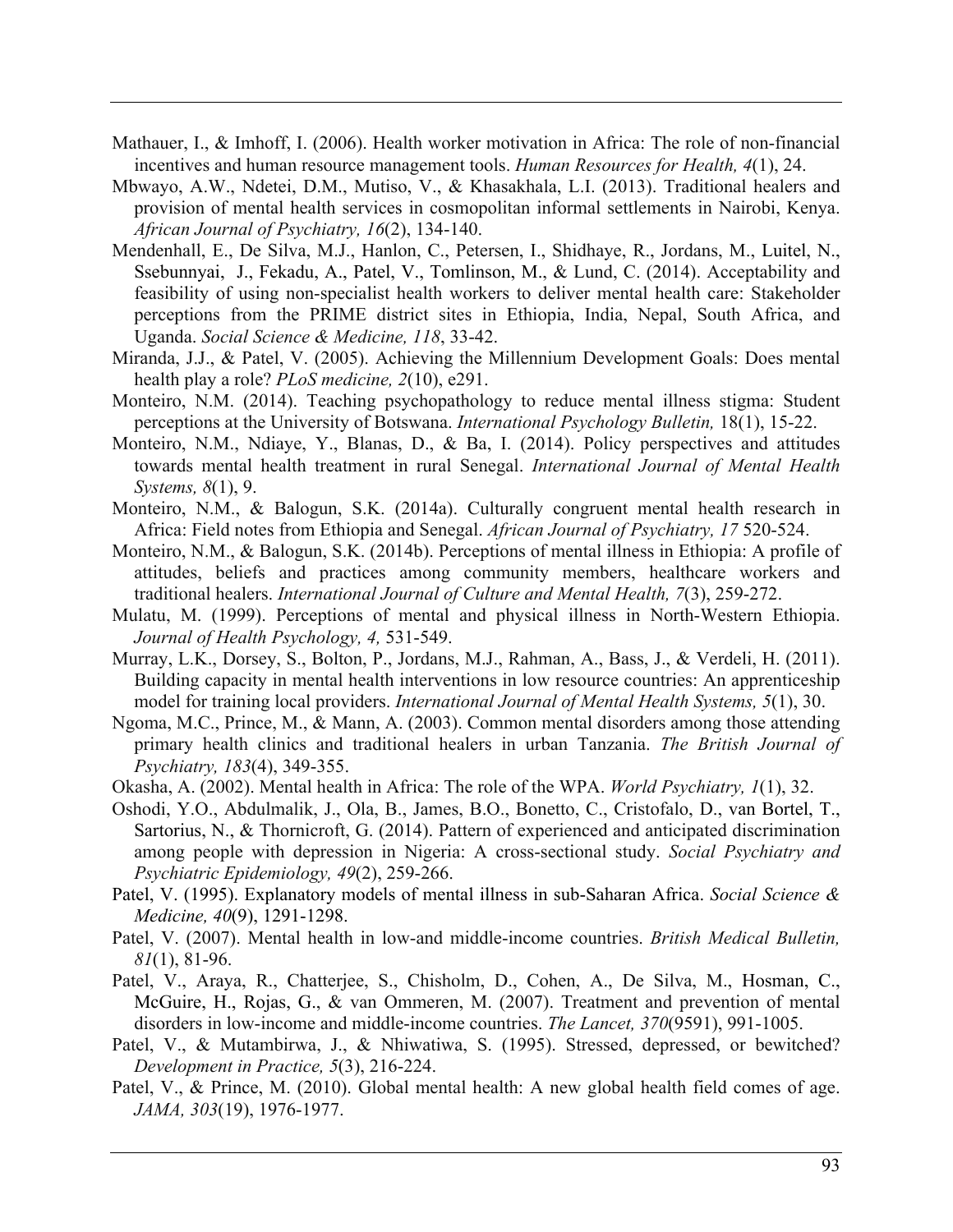- Pheko, M.M., Chilisa, R., Balogun, S.K., & Kgathi, C. (2013). Predicting intentions to seek psychological help among Botswana University students. The role of stigma and help-seeking attitudes. *Sage Open, 3*(3). doi: 10.1177/2158244013494655
- Rahman, A., Malik, A., Sikander, S., Roberts, C., & Creed, F. (2008). Cognitive behavior therapy-based intervention by community health workers for mothers with depression and their infants in rural Pakistan: A cluster-randomized controlled trial. *The Lancet,* 372, 902- 909.
- Raviola, G., Becker, A.E., & Farmer, P. (2011). A global scope for global health–including mental health. *The Lancet, 378*(9803), 1613-1615.
- Sachs, J.D. (2004). Health in the developing world: Achieving the Millennium Development Goals. *Bulletin of the World Health Organization, 82*(12), 947–952.
- Sachs, J.D., & McArthur, J.W. (2005). The millennium project: A plan for meeting the millennium development goals. *The Lancet, 365*(9456), 347-353.
- Sartorius, N. (1998). Stigma: What can psychiatrists do about it?. *The Lancet*, 352(9133), 1058- 1059.
- Sartorius, N. (2007). Stigma and mental health. *The Lancet*, 370(9590), 810-811.
- Saxena, S., Thornicroft, G., Knapp, M., & Whiteford, H. (2007). Resources for mental health: Scarcity, inequity, and inefficiency. *The Lancet, 370*(9590), 878-889.
- Seloilwe, E.S., & Thupayagale-Tshweneagae, G. (2007). Community mental health care in Botswana: approaches and opportunities. *International Nursing Review, 54*(2), 173-178.
- Sorsdahl, K.R., Flisher, A.J., Wilson, Z., & Stein, D.J. (2010). Explanatory models of mental disorders and treatment practices among traditional healers in Mpumulanga, South Africa. *African Journal of Psychiatry, 13*(4), 284-290.
- Sorketti, E.A., Zainal, N.Z., & Habil, M.H. (2011). The characteristics of people with mental illness who are under treatment in traditional healer centres in Sudan. *International Journal of Social Psychiatry*, 58(2), 204-216.
- Sorketti, E.A., Zainal, N.Z., & Habil, M.H. (2013). The treatment outcome of psychotic disorders by traditional healers in central Sudan. *International Journal of Social Psychiatry, 59*(4), 365-376.
- Sorketti, E.A., Zuraida, N.Z., & Habil, M.H. (2010). Collaboration between traditional healers and psychiatrists in Sudan. *International Psychiatry, 165*, 71.
- Thornicroft, G. (2011). Physical health disparities and mental illness: The scandal of premature mortality. *The British Journal of Psychiatry, 199*(6), 441-442.
- Trickett, E. J., Beehler, S., Deutsch, C., Green, L. W., Hawe, P., McLeroy, K., Miller, R., Rapkin, B., Schensul, J., Schulz, A., & Trimble, J. E. (2011). Advancing the science of community-level interventions. *American Journal of Public Health*, *101*(8), 1410–1419. http://doi.org/10.2105/AJPH.2010.300113
- United Nations (2006a). *Millennium Project*. www.unmillenniumproject.org. Accessed 7 May 2015.
- United Nations (2006b). *Final Report of the Ad Hoc Committee on a Comprehensive and Integral International Convention on the Protection and Promotion of the Rights and Dignity of Persons with Disabilities.* http://www.un.org/esa/socdev/enable/rights/ahcfinalrepe.htm. Accessed 6 May 2015.